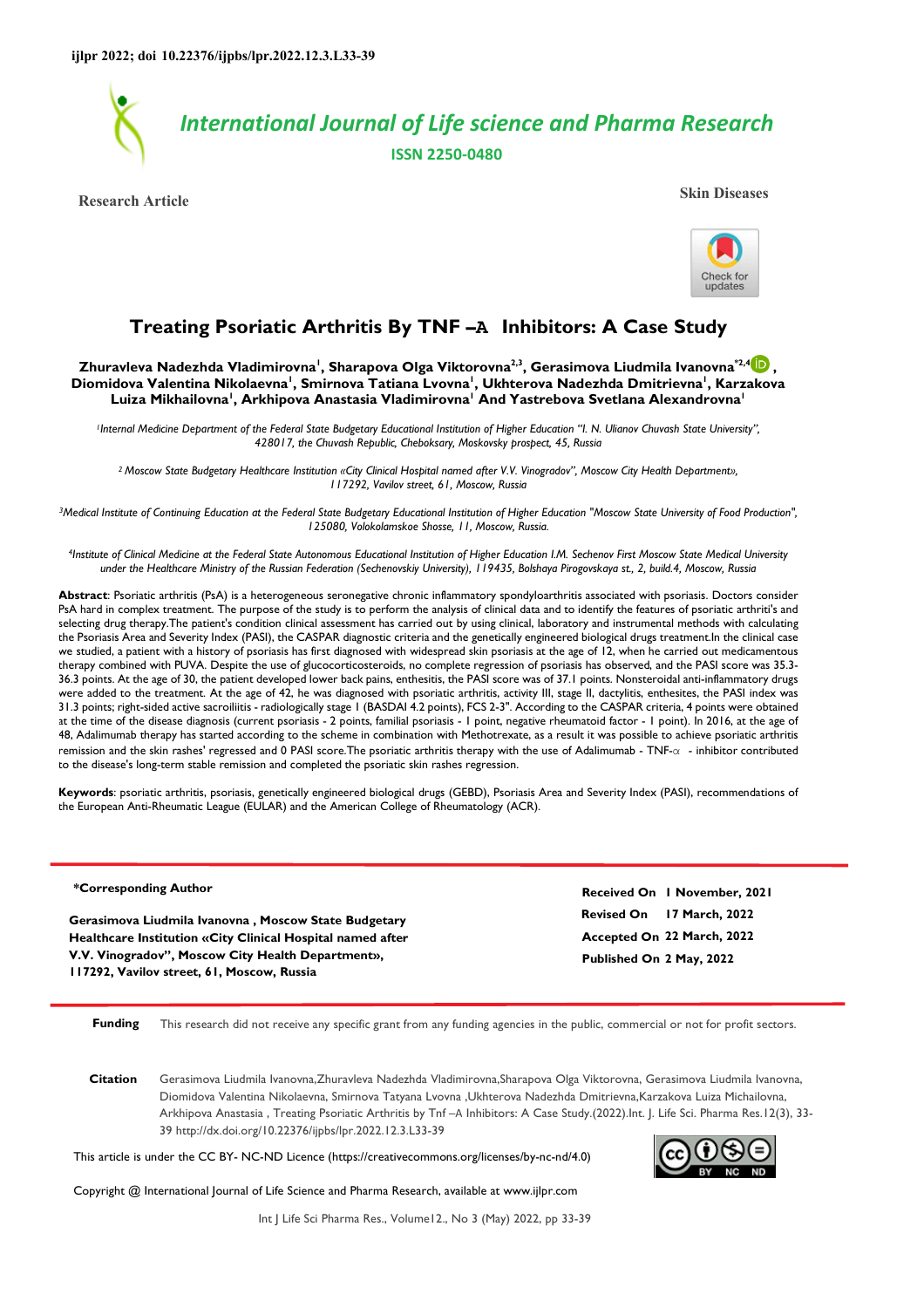### **INTRODUCTION.**

Psoriatic arthritis (PsA) is a heterogeneous seronegative chronic inflammatory spondyloarthritis associated with psoriasis.<sup>1, 2</sup> In 1964, the American College of Rheumatology (ACR) recognized PsA as a distinct disease entity. The prevalence of PsA among patients with psoriasis ranges from

six to forty-two percentage. Approximately 30% of people suffering from skin psoriasis developed an inflammatory disease of the peripheral or axial skeleton involving synovial and/or enthesis tissue in the pathological process, called psoriatic arthritis (PsA) (Table 1).

| Table I Classification of clinical forms of PsA (Moll and Wright) |                                           |                                                                                                                            |  |
|-------------------------------------------------------------------|-------------------------------------------|----------------------------------------------------------------------------------------------------------------------------|--|
| Nº                                                                | Form of PsA                               | Clinical characteristics of PsA                                                                                            |  |
| ι.                                                                | Oligoarticular<br>Asymmetric<br>arthritis | <5 asymmetrically affected joints                                                                                          |  |
|                                                                   | Symmetrical polyarthritis                 | >5 symmetrically affected joints, similar to rheumatoid arthritis                                                          |  |
|                                                                   | Distal arthritis                          | Involves the distal interphalangeal joint                                                                                  |  |
|                                                                   | Arthritis mutilans                        | A destructive form that leads to deformities                                                                               |  |
|                                                                   | Spondyloarthropathy                       | Affects the spine (spondylitis), sacroiliac joints (sacroiliitis) or the hip joint with or<br>without peripheral arthritis |  |

Psoriasis in most cases can precede the development of PsA.According to the survey, the undiagnosed PsA cases reveal among the patients. PsA diagnosis is important at its early stage to prevent joint damage and related disability. The risk factors for the disease development are infections (grampositive bacteria, such as streptococci or retroviruses, including HIV), drug use, joint injuries, obesity and smoking. Emotional stress plays an important role as a trigger for cutaneous psoriasis and psoriatic joint damage.<sup>3</sup> PsA is associated with the presence of the major histo compatibility complex (MHC) class allele HLA-Cw6.The frequency of concordance between monozygotic twins is 70%.<sup>4</sup> The conducted studies revealed changes in both humoral and cellular components of the immune system.<sup>3</sup> In patients, CD4+ lymphocytes predominate in the synovial fluid, while the ratio of CD4+ /CD8+ lymphocytes in the synovial fluid becomes 2:1. An in-depth study of synovial fluid revealed that CD8+ fraction lymphocytes has most often found in entheses.<sup>4</sup> An active participation of T-cells in the development of psoriasis and PsA have been established. Detection of CD4+CD8+, CD4+ Th17 in the psoriatic synovial membrane indicates a significant influence of the immune system on the PsA pathogenesis. Epidermal keratinocytes release DNA that binds to the antibacterial peptide LL-37 and this stimulates plasmacytoid dendritic cells to release tumor necrosis factor- α (TNF-α). Dendritic skin cells activate, which migrate to the draining lymph nodes and trigger the differentiation of type 1 (Th1) and Th17 T helper cells. From the lymph nodes Th1 and Th17 cells migrate into the dermis and release IL-12, IL-17, IL-22 and TNF-α, which promote the proliferation of keratinocytes. The microbial intestinal dysbiosis can cause the colon's inflammation. In this case, Th17 cells are stimulated and they release IL-23. IL 23

activates Th17 cells with the further cytokines secretion. The cytokines cause the tendon's inflammation, the bone tissue erosion and the abnormal bone formation. IL-22 and other factors stimulate the mesenchymal cells' differentiation into the osteoblasts. The osteoblasts form the enthesophytes in peripheral entheses and joints. At the same time, the osteoblasts create syndesmophytes in the spine.

### **CLINICAL MANIFESTATIONS**.

Clinically, PsA characterized by swelling, pain and stiffness of the joints, damage to ligaments and tendons. Simultaneous development of synovitis, enthesites of tendons and ligaments of one toe or finger is called dactylitis and is detected in 30% of PsA patients.<sup>5</sup> Up to 20% of affected patients suffer from severe destructive and crippling (leading to disability) forms of the disease. In the clinical course of psoriatic arthritis, there are periods of exacerbation and remission. In the absence of adequate treatment during the exacerbation of psoriatic arthritis, joint destruction is possible. Skin lesions usually precede arthritis (in 75% of cases) or occur simultaneously in 10%. In the remaining 15% of cases, psoriatic arthritis may precede skin lesions. Correlation between the type or the severity of skin lesions and the presence, type or degree of joint damage is rare.<sup>1</sup> According to clinical observations, vulgar psoriasis detected in most PsA patients.<sup>6</sup> Ninety % of PsA patients have the nails' structure changed.<sup>2</sup> In 2006, a research group, in accordance with psoriatic arthritis classification (CASPAR), established a highly sensitive (91-100%) and specific (97-99%) set of criteria for the diagnosis of psoriasis.<sup>7</sup> Diagnosis of psoriatic arthritis in patients with psoriasis with signs of inflammatory joint disease is carried out based on the CASPAR criteria (Table 2).

| Table 2 The CASPAR criteria for the diagnosis of PsA <sup>4</sup> (Classification criteria for Psoriatic Arthritis, 2006).              |                                                                                                                                |  |
|-----------------------------------------------------------------------------------------------------------------------------------------|--------------------------------------------------------------------------------------------------------------------------------|--|
|                                                                                                                                         | Nº Criteria for Psoriatic Arthritis                                                                                            |  |
| To meet the CASPAR criteria, a patient must have inflammatory diseases of the joints (joints, spine or intestines) with $\geq$ 3 points |                                                                                                                                |  |
| from the following categories:                                                                                                          |                                                                                                                                |  |
|                                                                                                                                         | Evidence of current psoriasis (score 2), personal history of psoriasis (score 1) or family history of psoriasis (score 1) Nail |  |
|                                                                                                                                         | Lesions - -typical psoriatic nail dystrophy, including onycholysis, and hyperkeratosis revealed in the current physical        |  |
|                                                                                                                                         | examination (score 1)                                                                                                          |  |
|                                                                                                                                         | Current dactylitis, or dactylitis in the anamnesis recorded by a rheumatologist (score 1)                                      |  |
|                                                                                                                                         | A formation that manifests itself in the form of extra-articular bone proliferation near the edges of the joint (but excludes  |  |
|                                                                                                                                         | the formation of osteophytes) on radiographs of a hand or foot (score 1).                                                      |  |
|                                                                                                                                         | Negative rheumatoid factor (score 1)                                                                                           |  |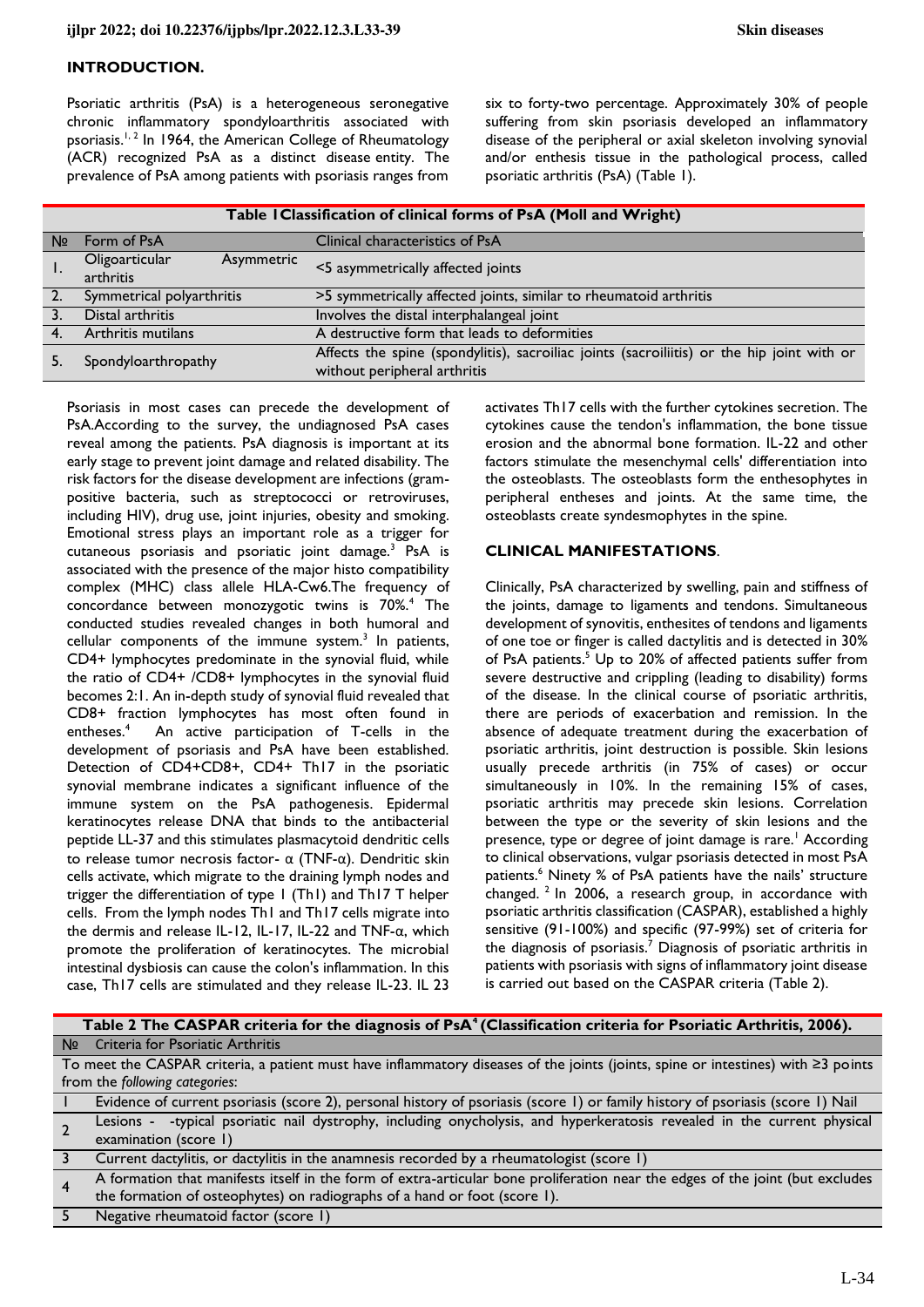Given that 10-15% of patients develop arthritis before psoriasis, another problem is the potential presence of psoriatic synovitis. In this situation, the family history of psoriasis is important; a typical damage to the musculoskeletal system and negative serology can help to differentiate PsA. Sometimes psoriasis is "hidden" in nature and does not detect in areas such as the scalp, nails, and flexor areas. Despite the fact that, the CASPAR criteria have been established in patients with long-term ongoing disease, studies have shown that they are applicable for making the diagnosis in patients with early signs of the disease.7 If there are complaints of joint pain, the patient must necessarily be examined by a rheumatologist to make a clinical diagnosis. Laboratory markers of systemic inflammation increased. C-reactive protein or erythrocyte sedimentation rate increased only in 50% of cases. Ten percent of the patients have low rheumatoid factor titer and anti-cyclic citrullinated peptide.

### **CASE ANALYSIS**

The patient's examination and treatment carried out based on the budgetary institution of the Chuvash Republic "Republican Clinical Hospital" under the Public Health Ministry of the Chuvash Republic. Upon enrollment in the study, the patient signed an informed consent form. The patient's diagnosis was established according to the criteria of PASI, ACR/EULAR, CASPAR. The doctors made all the procedures in accordance with the ethical standards established by Helsinki Declaration of 1964 as amended in 2013, in accordance with the ethical standards of the Supervisory Board of the Naresuan University (IRB566/59 and Certificate of Authenticity № 573/2016). Using a hematological analyzer, we made the general blood test. The erythrocyte sedimentation rate (ESR) was determined according to the standard international Westergren method (normal value <30 mm/h). Serum concentrations of Creactive protein (CRP), IgM of the rheumatoid factor (RF) was measured by light scattering immunoassay method on a BN ProSpec analyzer (Siemens, Germany); a highly sensitive latex test (sensitivity 0.175 mg/L) was used to assess the level of CRP. The value of C-reactive protein (CRP) in the blood serum less than 5.0 mg/l and corresponded to the normal value. According to the manufacturer's recommendations, the concentration of C-reactive protein (CRP) 15.0 IU/ml has taken as the upper limit of the IgM normal values in the Russian Federation. Quantitative determination of cyclic citrullinated peptide antibodies (anti-CCP) in the blood serum has carried out by enzyme immunoassay using commercial reagent kits (Axis-Shied, UK), with the upper limit of the normal values being 5.0 units/ml. The index of the lesion area and the effectiveness of treatment for psoriatic skin lesions were evaluated in points according to severity and prevalence - the PASI index (Psoriasis Area and Severity Index): from 0-10 points - mild form; from 20-30 points moderate severity; severe course of the disease from 30-72 points. To classify psoriatic arthritis, the CASPAR criteria has used, according to which the diagnosis of psoriatic arthritis is made according to five criteria, the total number of points is at least three. X-ray examination of the joints has performed on a Siemens magnetic resonance tomograph (Germany) with a 1.5 Tesla field. The degree of joint damage has assessed in points according to the criteria of ACR/EULAR (American College of Rheumatology/European Alliance Rheumatology) 2010, assuming a "treatment to goal" approach to achieve remission or low disease activity in the

patient. A visual analog scale (VAS) has used to assess the intensity of pain.

## **TREATMENT HISTORY**

In confirmation, we provide a description of our own clinical case. The patient P., born in 1968, at the age of 12, psoriatic rashes first appeared on the skin of the extensor surfaces of the elbows, knee joints, lower legs, the scalp, behind the auricles; somewhat later, the skin rashes acquired a generalized character. The patient has the family history of psoriasis; his father suffers from psoriasis of the skin. The dermatologist consulted the patient. The diagnosis of "widespread skin psoriasis" was verified. Since that time, he followed and treated by a dermatologist. The patient carried out the therapy with intravenous infusions of sodium thiosulfate. He got the local treatment with salicylic and steroid ointments, PUVA therapy, with physiotherapy methods. In severe exacerbations of cutaneous psoriasis, the patient had the systemic therapy with glucocorticoids (Dexamethasone). However, a complete regression of psoriatic skin rashes never observed, the PASI score was 35.3-36.3 points. At the age of 30 (1998), for the first time, he noted inflammatory pains in the lower back (in the second half of the night and in the morning after waking up, decreasing against the background of physical activity). The patient had joint lesions accompanied by pronounced morning stiffness lasting up to 1-2 hours, as well as the onset enthesites in the area of the lateral condyles of the humerus, iliac wings, the great trochanter, the upper edge of the patella and the tibial tuberosity. The PASI score was 37.1 points. To relieve the pain syndrome, the patient independently administered Diprospan 40 mg intramuscularly up to 1-2 times a month. A patient is a teacher; the disease worsened his life quality and hindered his professional activity. When signs of temporary professional disability appeared, he carried out the treatment on an outpatient basis by a therapist and a dermatologist. In 2002, nonsteroidal anti-inflammatory drugs (NSAIDs) (Nimesulide 100 mg 2 times a day orally) were added to treatment due to high laboratory activity (ESR according to Westergren 43 mm / h, CRP 12.7 mg /l), the PASI score was 38.5 points (Fig. 1). While taking nonsteroidal anti-inflammatory drugs (NSAIDs), the intensity of lower back pains decreased (VAS 5 points), but enthesitis persisted. In February 2009, pains (VAS 5-6 points) appeared in the left elbow, metacarpophalangeal joint of the 3rd finger on the left hand, the right knee joint and swelling in them, which persisted for 6 months (asymmetric arthritis). At this, the PASI score was 37.1 points. In January 2010, the patient had the pain (VAS 4-5 points) in the radiocarpal, metacarpophalangeal, proximal and distal interphalangeal joints of the hands with their defiguration. At the same time, inflammatory pain in the lower back, psoriatic rashes on the skin of the chest, abdomen, and extensor surfaces of the lower and upper extremities persisted, the PASI score was 31.3 points. According to samples' results, the ESR by Westergren was 53 mm / h, CRP 22.5 mg/ l, the RF was negative. In order to verify the diagnosis, he has hospitalized in the rheumatology department of the Republican Clinical Hospital under the Health Ministry of Chuvashia in the town of Cheboksary. According to the results of MRI of the sacroiliac joints, right-sided active sacroiliitis was revealed, radiological stage 1. Radiography of the hands revealed changes in the form of joint space narrowings and irregularities in the contours of the distal interphalangeal joints. According to the CASPAR criteria, 4 points were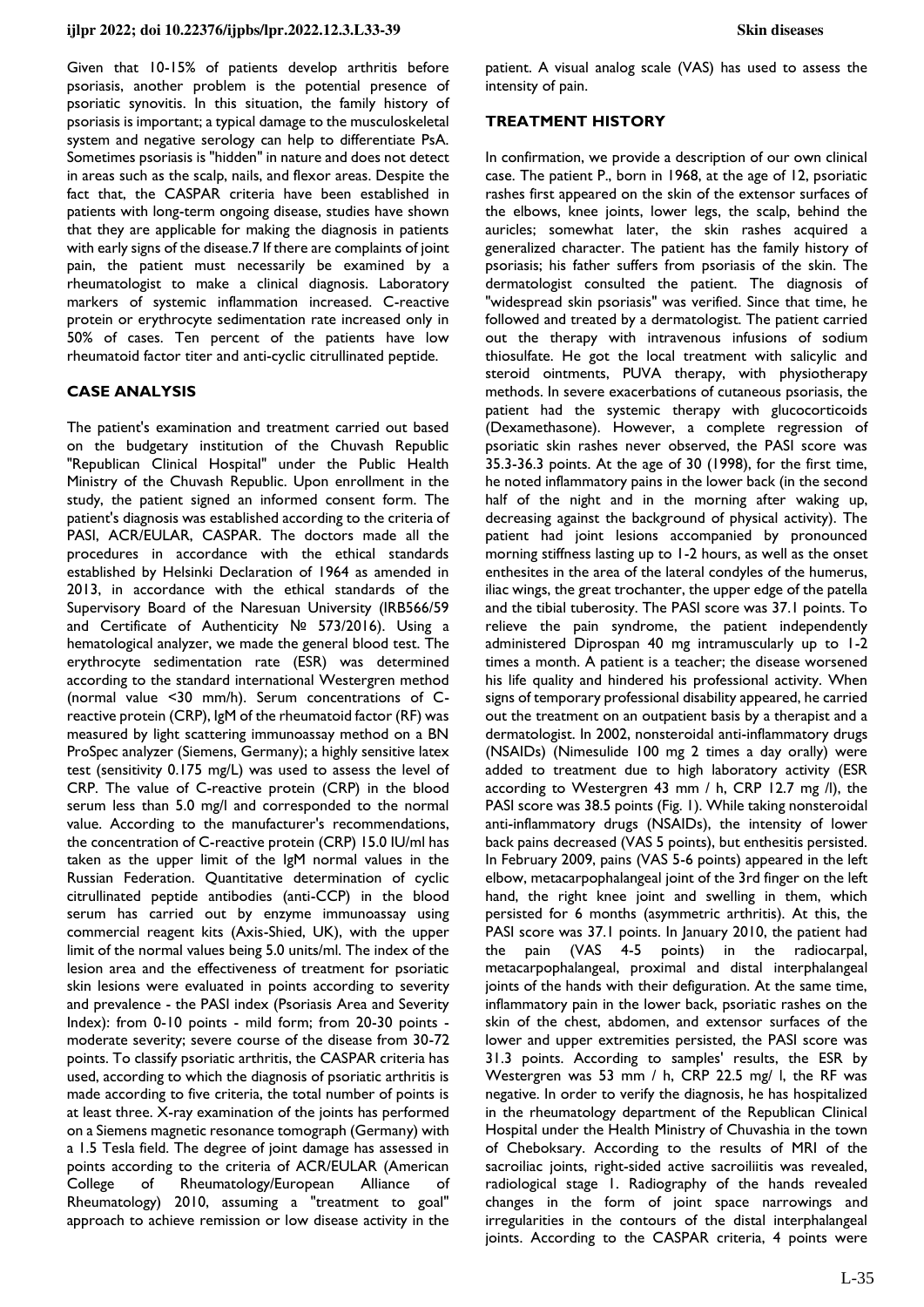obtained at the time of the disease diagnosis (current psoriasis - 2 points, familial psoriasis - 1 point, negative rheumatoid factor - 1 point). Diagnosis: "psoriatic arthritis, activity III, stage II, dactylitis, enthesitis, the PASI score - 31.3 points; right-sided active sacroiliitis, radiological stage 1 (BASDAI index was 4.2 points), joint functional insufficiency (FNS) 2-3". Methotrexate added to the treatment at its initial dose of 15 mg / week, followed by an increase in the dose to 25 mg / week subcutaneously. In February 2012, due to persisted lower back pain (5-6 points by VAS), the onset of intermittent pain in the gluteal regions, most pronounced on the left, magnetic resonance imaging (MRI) of the sacroiliac joints was performed. Conclusion: bilateral active sacroiliitis - stage II on the right, stage 1 on the left. At this, psoriatic skin phenomena progressed in visible areas of the face, the auricles, the upper extremities, the scalp and the nails (PASI score was 34, 4 points). All this indicated the therapy ineffectiveness. Upon re-hospitalization to the rheumatology department of the Republican Clinical Hospital under the Health Ministry of the Chuvash Republic, the patient was started to receive the therapy with  $TNF-\alpha$  inhibitor -Infliximab at the rate of 5 mg / kg of body weight according to the scheme: zero, two, six, and then - every eight weeks. Methotrexate therapy has continued; the drug has administered parenterally at the dose of 25 mg / week. As situations demanded, the patient has recommended in taking nonsteroidal anti-inflammatory drugs (NSAIDs) in average daily doses. The patient received the Infliximab treatment during 3 months period. He had the positive dynamics. The intensity of pain in the spine (3 points by VAS) decreased. The acute inflammation symptoms of the elbow, knee, and interphalangeal joints of the hands stopped. The volume of active movements in the joints increased. Morning stiffness in the joints and the spine decreased to 15 minutes. The patient had the cutaneous psoriasis manifestations regression (PASI 30.4). The enthesis decrease. Acute-phase blood parameters normalized (ESR 15 mm per hour, CRP - 4.2 mg/l). In December 2013, the patient's condition worsened in the form of an increase in peripheral arthritis of the elbow, radiocarpal and interphalangeal joints of the hands, increased pain (6-7 points by VAS) in the lower back, & the onset pain in the thoracic and cervical spine. When examining the patient, the rheumatologist revealed disfiguration in the area of the elbow, radiocarpal and interphalangeal joints of the hands. The patient had soreness during the palpation and limited mobility in the spine, the "chin-sternum" symptom was 4 cm, and chest excursion was 1.5 cm. The Schober test was 4 cm. The Forestier test was negative. The symptoms of Kushelevsky were one, two positive, the PASI score was 33.4 points (Fig. 1). According to laboratory studies findings the ESR was 34 mm/ h, CRP was 29 mg/l, the MRI of the sacroiliac joints revealed signs of bilateral active stage II sacroiliitis. In January 2014, there was a pronounced exacerbation of peripheral arthritis in the radiocarpal joint and small joints of the hand. The patient experienced significant limitations when performing his professional duties. The examination revealed tenderness during palpation, deformity in the area of the elbow joints, left radiocarpal and interphalangeal joints of the hands. The patient had limited mobility in the spine, the "chinsternum" symptom was 4 cm, chest excursion was 2 cm, Schober test was 4.5 cm, lateral slopes of the trunk were 8 cm on both sides, the Forestier test was negative, the Kushelevsky's symptom was 1 positive. The patient had soreness during palpation in the enthesis projection, the PASI score was 34.1 points. High laboratory activity of the inflammatory process noted in blood tests (ESR 45 mm/h,

CRP 25 mg/l). Radiographs of the joints of the hands showed joint spaces of the distal interphalangeal joints, the first metacarpophalangeal joints, the radiocarpal joints of the right and left hands was unevenly narrowed, there were bone overgrowths of the articular margins. According to the MRI examination of the sacroiliac joints, bilateral sacroiliitis has detected in the stage without signs of active inflammation. The patient underwent pulse therapy with Methylprednisolone 1000 mg per injection № 3 to reduce the intensity of joint and pain syndromes, PsA activity. In September 2015, an increase in the intensity and prevalence of skin rashes was registered; the PASI score was 44.2 points, as well as involvement of new joints in the process, and a decrease in the quality of life. The MRI of the pelvic bones and pelvis joints revealed bilateral sacroiliitis of the radiographic stage. The general blood test (CBT) found hemoglobin 149 g/l, leukocytes 4.58×109/l, platelets 216×109/l, eosinophils 2%, stab neutrophils 1%, segmented neutrophils 57%, lymphocytes 31%, monocytes 8%, ESR 7mm / hour. The common analysis of urine showed no protein, the specific gravity of 1025, the urinary sediment was unremarkable. The biochemical blood analysis found CRP 2.4 mg / l, RF 11.7 units / ml. The laboratory parameters was regarded as a manifestation of secondary resistance to Infliximab, in connection with which the patient started to receive the therapy with Etanercept at the dose of 50 mg/week in the form of subcutaneous injections, continued to be administed Methotrexate 25 mg / week intramuscularly (i. m.). The tolerability of Etanercept was satisfactory. At the beginning of 2016, a positive clinical effect of Etanercept has obtained on skin psoriasis (by the PASI index the score was 33.8 points). In August 2016, against the background of Etanercept therapy at the dose of 50 mg / week, peripheral arthritis, and enthesis increased, a pronounced skin process has observed (the PASI score was 17.8 points) and an increased daily need for nonsteroidal anti-inflammatory drugs (NSAIDs) has noted. Laboratory findings obtained by the complete blood count (CBC) showed hemoglobin 128 g/l, leukocytes 4.69×109/l, platelets 201×109/l, ESR 39 mm /h. The common analysis of urine showed no protein, the specific gravity of 1020, the urinary sediment was unremarkable. The biochemical blood analysis revealed bilirubin 26 mmol/l, AspAT 29 units/l, ALAT 19 units/l, creatinine 84 mmol /l, CRP 9.4 mg/l. The radiograph of the joints of the hands showed negative radiological evolution compared to the X-ray archive from January 2014. An increase in the number of erosions has proven. The doctors canceled Etanercept due to its insufficient effectiveness. Since September 2016, the patients Adalimumab therapy was started. A noticeable improvement has noted after the 2nd week of treatment in the form of pain reduction (VAS score was 2-3 points) in the joints of the hands, elbow, shoulder, knee joints, in the lumbosacral spine, reduced morning stiffness in the joints up to 20 minutes. The number of psoriatic plaques on the trunk and extremities decreased significantly (the PASI score was 5.3 points). Laboratory parameters showed a reduction of the ESR to 10 mm/h, CRP - up to 6.1 mg/l. In 8 weeks from the start of the therapy, a complete regression of pathological skin rashes was noted (the PASI score was 0 points). Subsequently, the rheumatologist continued to monitor the patient. The patient received a genetically engineered biological drug (GEBP) – Adalimumab once every 2 weeks in the rheumatology department of BI "Republican Clinical Hospital", the drug tolerability was satisfactory. In addition, the patient continued the administration of Methotrexate 25 mg subcutaneously (s/c) once a week under the control of complete blood count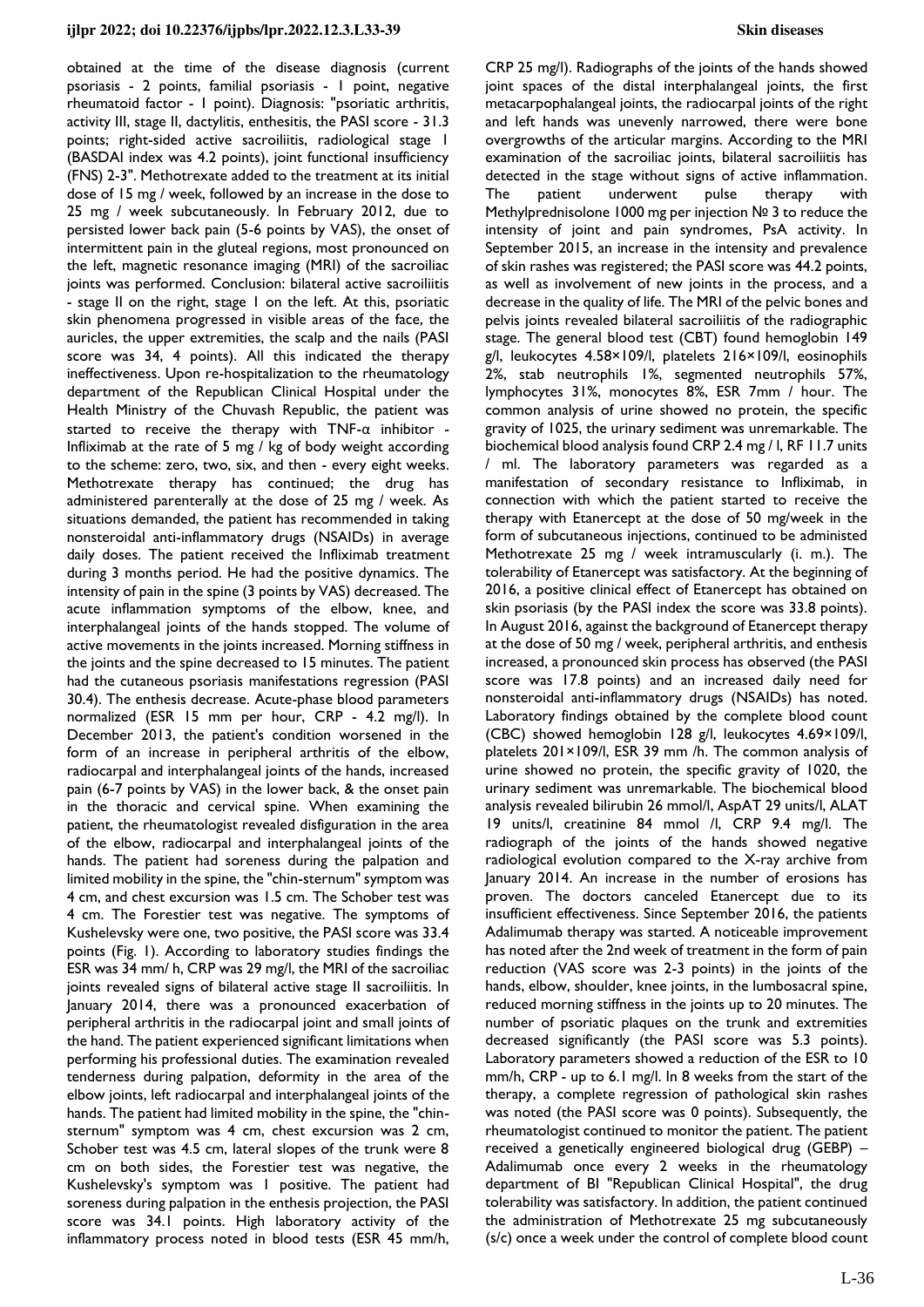### **ijlpr 2022; doi 10.22376/ijpbs/lpr.2022.12.3.L33-39 Skin diseases**

and urine tests, also transaminases (ALT, AST) once a month. The patient received folic acid intake in the dose of 5 mg a day after taking Methotrexate. The doctors recommended the administration of nonsteroidal anti-inflammatory drugs (NSAIDs) against the background of taking anti-secretory drugs. From 2016 to the present, the patient has registered to be in persistent PsA remission, which indicated the effectiveness of the therapy (Fig. 1). There were no clinical and laboratory indicators of PsA activity and skin lesions. The patient's quality of life improved significantly, he continued to work at school, began to travel, and spent more time with his family. In May 2021, when examining the patient, his condition was satisfactory. The skin was of physiological color. There were no psoriatic skin rashes (the PASI score was 0). The hemodynamics was stable: the heart rate - 70 beats/min, blood pressure - 120/80 mmHg. Straightening of lumbar lordosis. Kushelevsky's symptoms 1, 2,the patient's distal interphalangeal joints of the hands were moderately disfigured, the hand tightly clenched into a fist. The syndrome of transverse compression of the hands and feet was negative. According to the results of magnetic resonance imaging (MRI) of the sacroiliac joint performed in May 2021, stage III bilateral sacroiliitis remained without signs of activity. Taking into account PsA remission, the scheme of Adalimumab administration has changed to 40 mg s/c once every 4 weeks. The CBC findings showed leukocytes 4.4×10 9/l, hemoglobin 149 g/l, lymphocytes 1.6×10 9/l, rod-shaped neutrophils 4%, segmented neutrophils 48%, eosinophils 1%, lymphocytes 35%, monocytes 12%, the ESR was 6.00 mm/h. Biochemical analyses: C-reactive protein was 0.5 mg/l, calcium was 2.44 mmol/l, total protein was 73.0 g/l, gamma globulin was 13.9%. The rheumatologist continues to monitor the patient. He pursues his profession, the mood background is good, and his commitment to treatment is high.



Fig 1: Clinical and laboratory indicators of patient P., in the dynamics of pharmacotherapy

Comment: 1 – 2002, 2 – 2009, 3 – 2010, 4 – 2012 (before Infliximab therapy), 5 – 2012 (Infliximab therapy), 6 – 2013 (Infliximab resistance formation), 7 – 2014 (Infliximab resistance formation), 8 – 2015 (Etanercept therapy), 9 – 2016 (before Adalimumab therapy), 10 – 2016 (Adalimumab therapy), 11 – 2021 (continuation of Adalimumab therapy)

### **DISCUSSION.**

In our patient's PsA case, we could observe the prolonged development course. The patient received the therapy with intravenous infusions of sodium thiosulfate, local treatment with salicylic and steroid ointments, PUVA therapy, and physiotherapy. The treatment gave impermanent and ineffective result. Some scientists in their researches showed the same data and conclusions. Due to the circumstances, the scientists had found the new diagnostics & treatment methods. To improve the detection of PsA, dermatologists developed screening questionnaires, their sensitivity is 82%, and specificity is 73%. There are several questionnaires for screening patients with PsA in various conditions. Screening helps to identify a significant number of patients with undiagnosed PsA. Radiological signs of peripheral PsA has: asymmetric spread, damage to the distal interphalangeal joint, periostitis, decreased bone density and deformity of the "pencil in a glass" type in advanced cases of the disease. The most characteristic radiological sign of PsA is bone proliferation. Ultrasound examination is a reliable method for detecting signs of subclinical Achilles tendon enthesopathy and confirming the diagnosis in patients with symptoms of

damage<sup>9</sup>, which makes it possible to differentiate it from rheumatoid arthritis.<sup>10</sup> Over the past decade, the opportunities for treating PsA have expanded due to a greater number of new therapeutic agents. However, therapeutic solutions for the use of these drugs are not always simple. It is necessary to adapt the choice of drug treatment to a specific patient, taking into account the type of his disease and concomitant diseases. The recommendations for the treatment of PsA developed by the EULAR, ACR suggest "Treat to target" approach to achieve remission or low disease activity in the patient. This approach uses therapy sequentially, starting with simple treatment methods such as nonsteroidal anti-inflammatory drugs (NSAIDs) for pain relief or topical treatment of psoriasis, followed by disease modifying drugs (DMARDs). If patients do not respond to previous treatment, the doctors have to use the possibility of treatment with biological drugs (bDMARDs). Most patients take nonsteroidal antiinflammatory drugs as symptomatic therapy, while it is necessary to take into account their side effects. In the initial stages, corticosteroids are often been used in the form of intra-articular or intramuscular injections. The doctors can use intra-articular steroid injections for persistent mono- or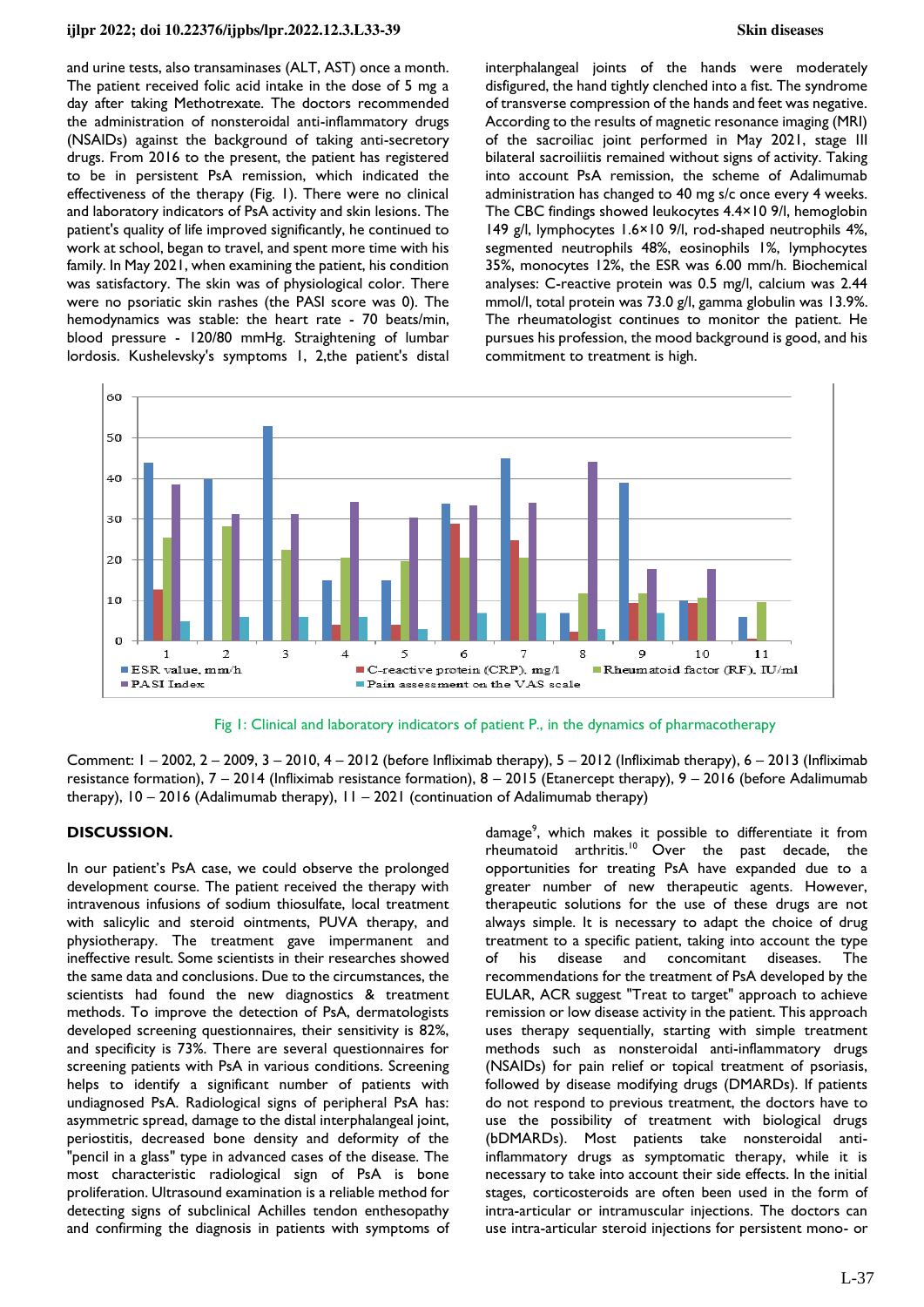oligoarthritis. <sup>11</sup> The specialists do not recommend oral steroid medications. Methotrexate remains the most common first-line therapy; in addition, Sulfasalazine, Leflunomide, Cyclosporine has used in the treatment. These drugs are able to prevent structural damage to the tissues. Recently, the use of molecular targeted therapy with biological drugs has spread to various rheumatic diseases. A typical example of this is psoriatic arthritis.<sup>12</sup> These agents target certain components of the immune system that are necessary to create and maintain the pathogenetic process. They have significantly changed the approach to PsA treatment. Up to 50% of patients with PsA need biological therapy.<sup>13</sup> Tumor necrosis factor-α (TNF-α) inhibitors, IL-12/23 inhibitors, IL-23 inhibitors, IL-17 inhibitors, JAK inhibitors, phosphodiesterase-4 inhibitor are used for the treatment. Our case was so difficult & complicated. Despite the use of glucocorticosteroids, no complete regression of psoriasis has observed, the PASI score was 35.3-36.3 points. At the age of 30, the patient developed lower back pains, enthesites, and the PASI score of 37.1 points. The specialists add nonsteroidal anti-inflammatory drugs to the treatment. Even the MRI showed us that the treatment was ineffective. The foreign countries rheumatologists came to the same conclusions.12, 13The genetically engineered biological drugs treatment gave the permanent effective result.  $12$  Drugs that are registered in Russia for PsA treatment are TNF-α inhibitors (Infliximab, Adalimumab, Etanercept, Golimumab, Certolizumab) and monoclonal antibodies to IL-12/IL-23 (Ustekinumab). TNF-α inhibitors (TNF-α) were the first biological drugs for PsA (Adalimumab, Certolizumab, Etanercept, Golimumab and Infliximab), they are still used today in cases where there is no effect from two standard basic anti-inflammatory drugs (BAID) based on a longer experience of their use and the greatest amount of available data on long-term efficacy and safety. According to the EULAR, ARC published recommendations for PsA treatment, after ineffectiveness of one or more TNF-α inhibitors, administration of anti-IL17 and anti-IL12/IL23 biological drugs as the second-line biological therapy has indicated. Ustekinumab, an inhibitor of IL-12/23, is effective in PsA, enthesitis and dactylitis.<sup>15</sup> After the prolonged current treatment at the age of 48 in 2016, Adalimumab therapy has started according to the scheme in combination with Methotrexate, as a result it was possible to achieve psoriatic arthritis remission and the skin rashes' regression – 0 PASI score. Our conclusions & results match with the foreign experts' observations. <sup>10, 12</sup> Our case shows us that PsA diagnostics & treatment is a long-termed procedure. We have to use the modern methods including MRI & other instrumental treatment. C-reactive protein changes. It is so important to view the indicators of C-reactive protein erythrocyte sedimentation rate (ESR), RF in dynamic therapy. Taking into account the fundamental scientific evidence emphasizing the importance of Th17 pathway in PsA, a number of new therapies targeting this pathway has currently developed. Secukinumab (monoclonal antibody to IL-17A) is effective in psoriasis.<sup>16</sup> A new drug for PsA treatment (Apremilast) is an inhibitor of phosphodiesterase-4<sup>16</sup>; its favorable safety profile in the absence of the need for regular blood monitoring and hepatotoxicity may be an advantage in practice. Prior to administering genetically engineered biological preparations (GEBP), it is necessary to perform the examination for tuberculosis, X-ray of the thoracic cavity, every 6 months it is necessary to assess the dynamics of these indicators. The index of the lesion area and the effectiveness

of treatment for psoriatic skin lesions evaluated in points according to severity and prevalence - the PASI index (Psoriasis Area and Severity Index): from 0-10 points - mild form; from 20-30 points - moderate severity; severe course of the disease corresponds to 30-72 points. Research continues in the field of rational pharmacotherapy for psoriatic lesions using topical drugs.<sup>17-22</sup> New treatment methods have given clinicians the opportunity to choose the optimal therapy based on the effectiveness of drugs and their side effects.Psoriatic arthritis (PsA) is a chronic systemic disease of the musculoskeletal system associated with psoriasis.23-26. The presented clinical case demonstrates that in the treatment of PsA, correction of treatment regimens with the use of genetically engineered biological drugs against the background of basic therapy is necessary to achieve remission or low activity of the disease. TNF-α inhibitors have demonstrated efficacy in the treatment of the patient with active PsA. The doctors recommend TNF-α inhibitors to the patients with the risk factors for an unfavorable prognosis. The risk factors are arthritis, joint erosion, and prior administration of glucocorticoids with severe cutaneous psoriasis. Because of the therapy, the patient achieved a longterm stable remission of the disease. There were no adverse manifestations during the long period of therapy with Adalimumab, which confirms such characteristics of the drug as safety, high efficacy and absence of side effects. When describing this clinical case, we wanted to focus the attention of therapists and dermatologists on the need of individually analyze all the cases of cutaneous psoriasis, taking into account all the data about the patient and timely referring him to a rheumatologist.

### **CONCLUSION.**

We have used clinical, laboratory and instrumental methods for the diagnostics by calculating the Psoriasis Area and Severity Index (PASI), the CASPAR diagnostic criteria.For the effective results we have used the biochemical analyses methods including C-reactive protein, erythrocyte sedimentation rate (ESR), in dynamic therapy. Simultaneously we had used the modern methods including MRI & other instrumental treatment.The psoriatic arthritis modern therapy with the use of Adalimumab - TNF- $\alpha$  - inhibitor contributed to the disease's long-term stable remission and completed the psoriatic skin rashes regression.

## **AUTHORS' CONTRIBUTIONS STATEMENT**

Dr. Zhuravleva Nadezhda Vladimirovna and Dr.Sharapova Olga Viktorovna conceptualized and designed the study, Dr. Gerasimova Ludmila Ivanovna and Dr. Diomidova Valentina Nikolaevna gathered the data and prepared the original draft. Dr. Smirnova Tatyana Lvovna and Dr.Ukhterova Nadezhda Dmitrievna discussed the methodology and analysed the data. Dr. Karzakova Luiza Michailovna and Dr. Arkhipova Anastasia Vladimirovna provided valuable inputs in designing the manuscript. All authors read and approved the final version of the manuscript.

### **CONFLICT OF INTEREST**

Conflict of interest declared none.